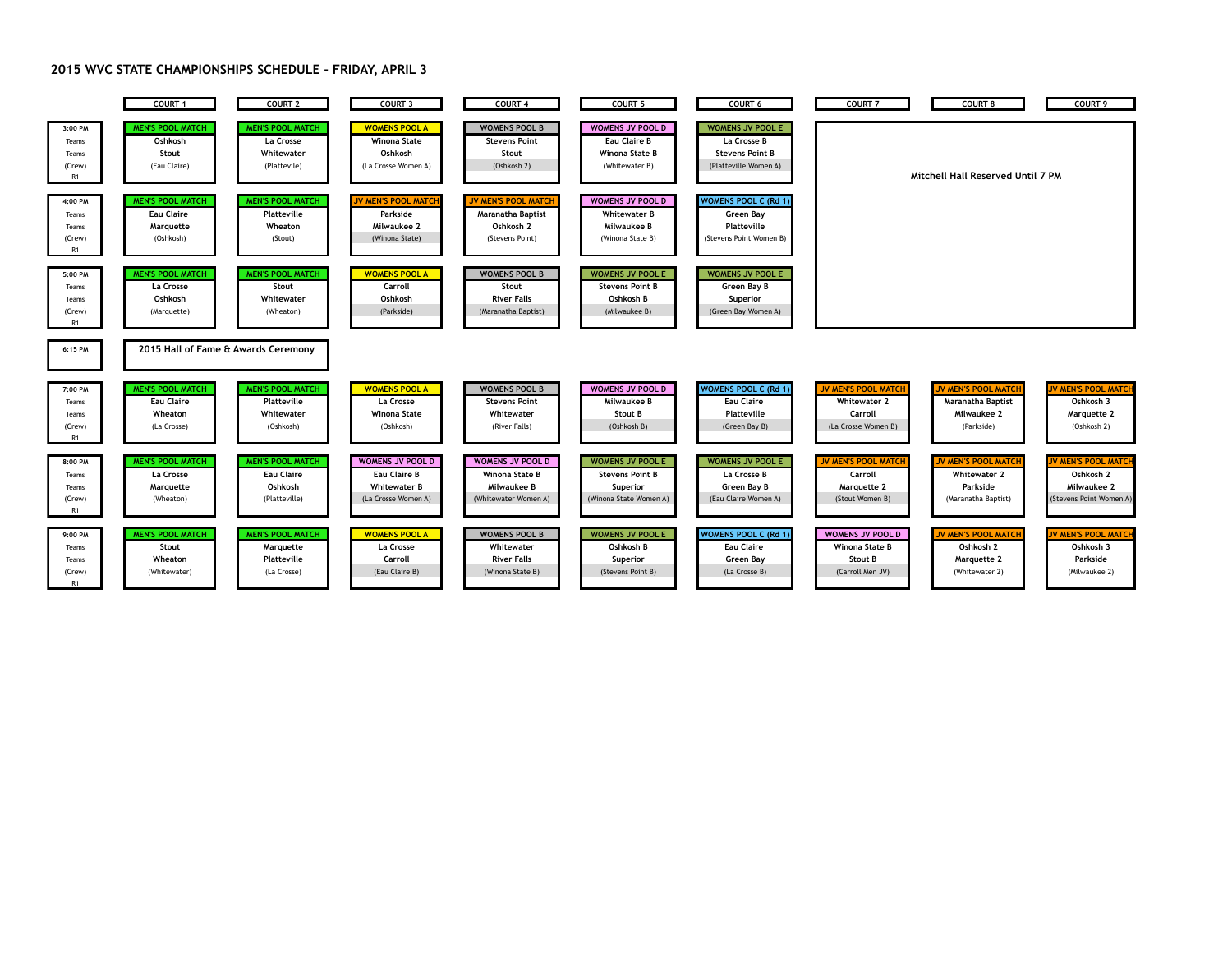## **2015 WVC STATE CHAMPIONSHIPS SCHEDULE - SATURDAY, APRIL 4**



| team<br>team<br>(crew)<br>match #<br>R1<br>R2<br>Lines<br>Lines | <b>Winner JVPM4</b><br><b>Winner JVPM5</b><br>(Loser WPM5/Staff)<br>JVPM6 |
|-----------------------------------------------------------------|---------------------------------------------------------------------------|
| 5:30 PM                                                         | VARSITY STATE CHAMPIONSHIP                                                |
| team<br>team<br>(crew)<br>match #<br>R1                         | <b>Winner PM6</b><br><b>Winner PM7</b><br>(Loser JVPM6/Staff)<br>PM7      |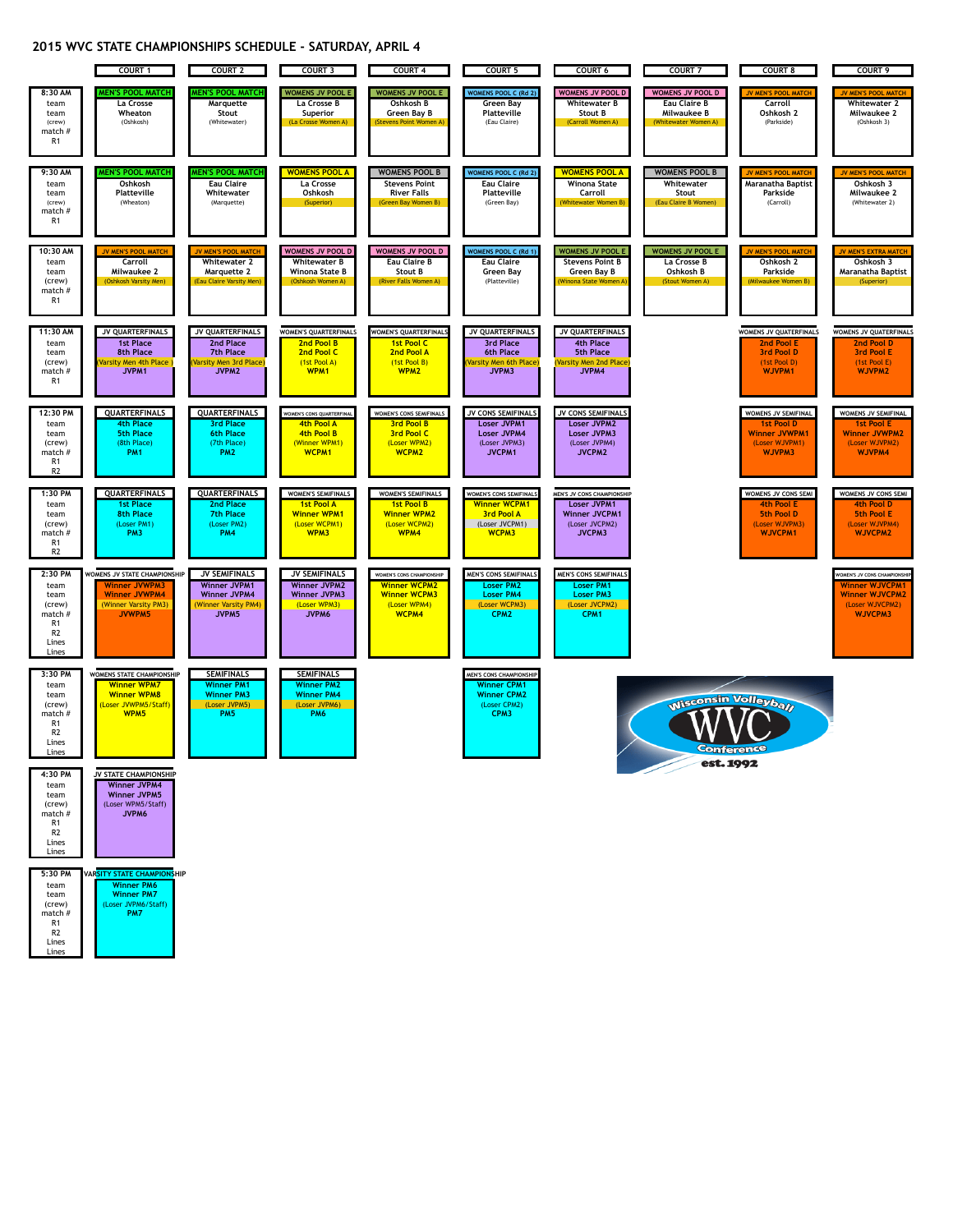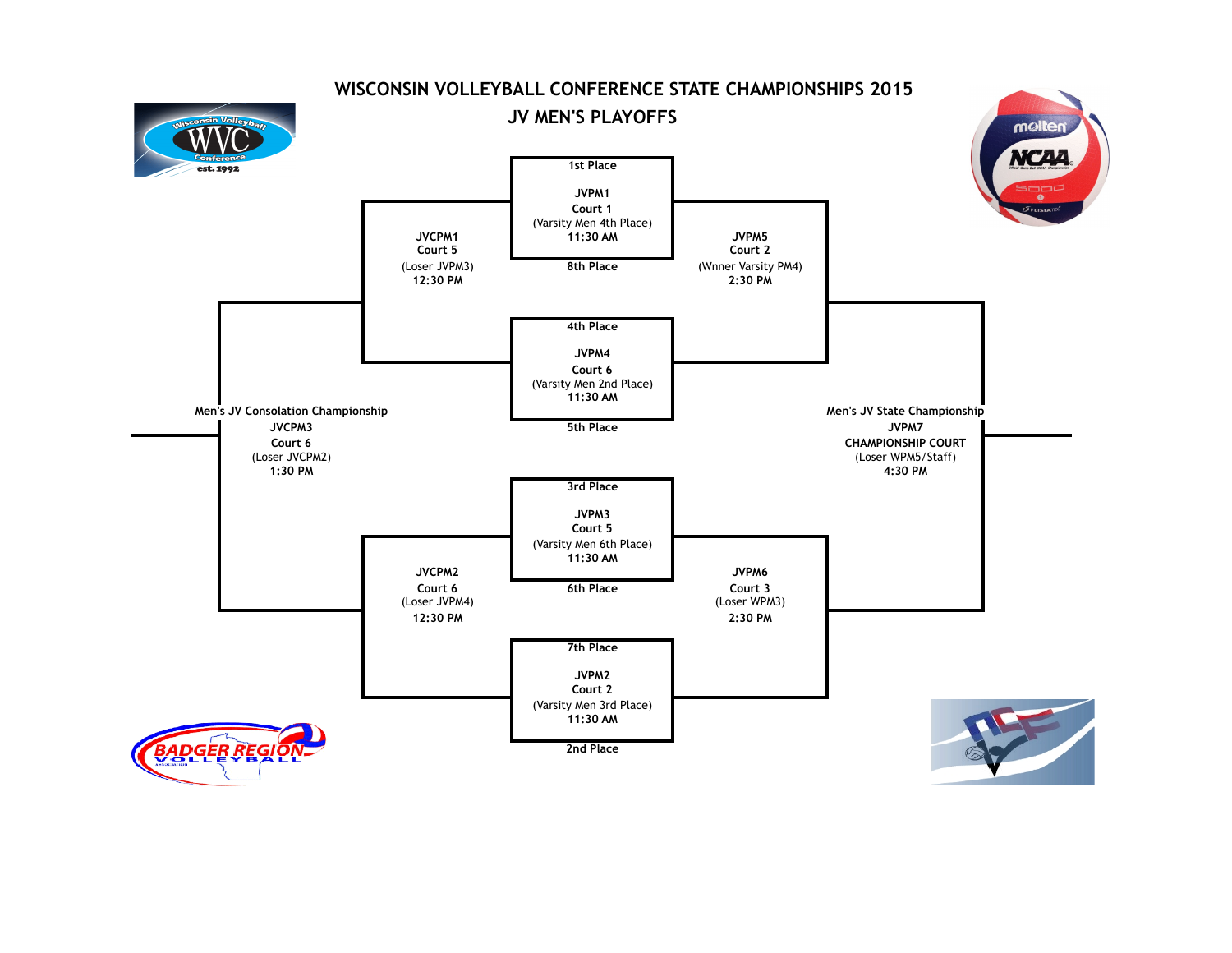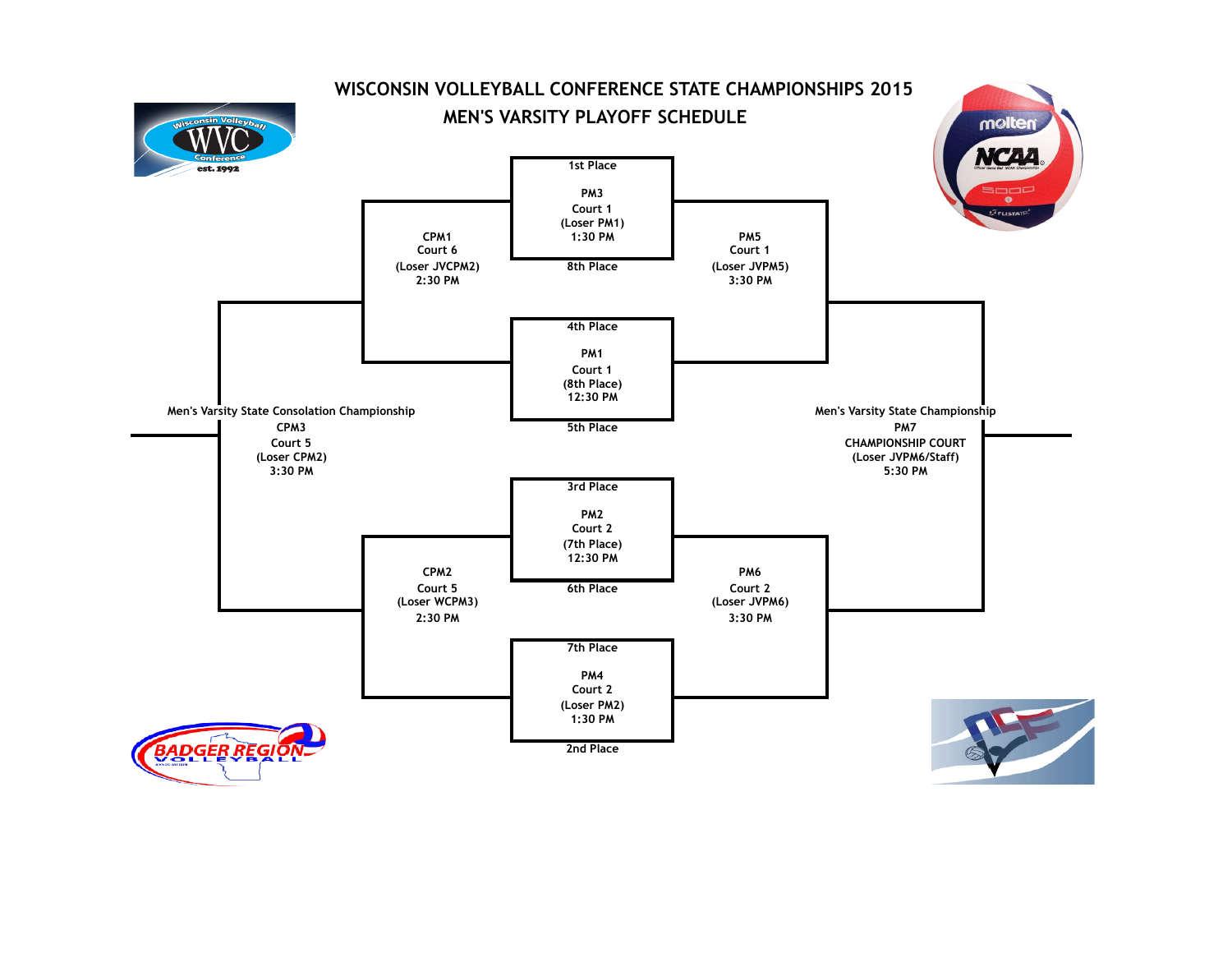## **WISCONSIN VOLLEYBALL CONFERENCE STATE CHAMPIONSHIPS 2015 JV WOMEN'S PLAYOFF SCHEDULE**